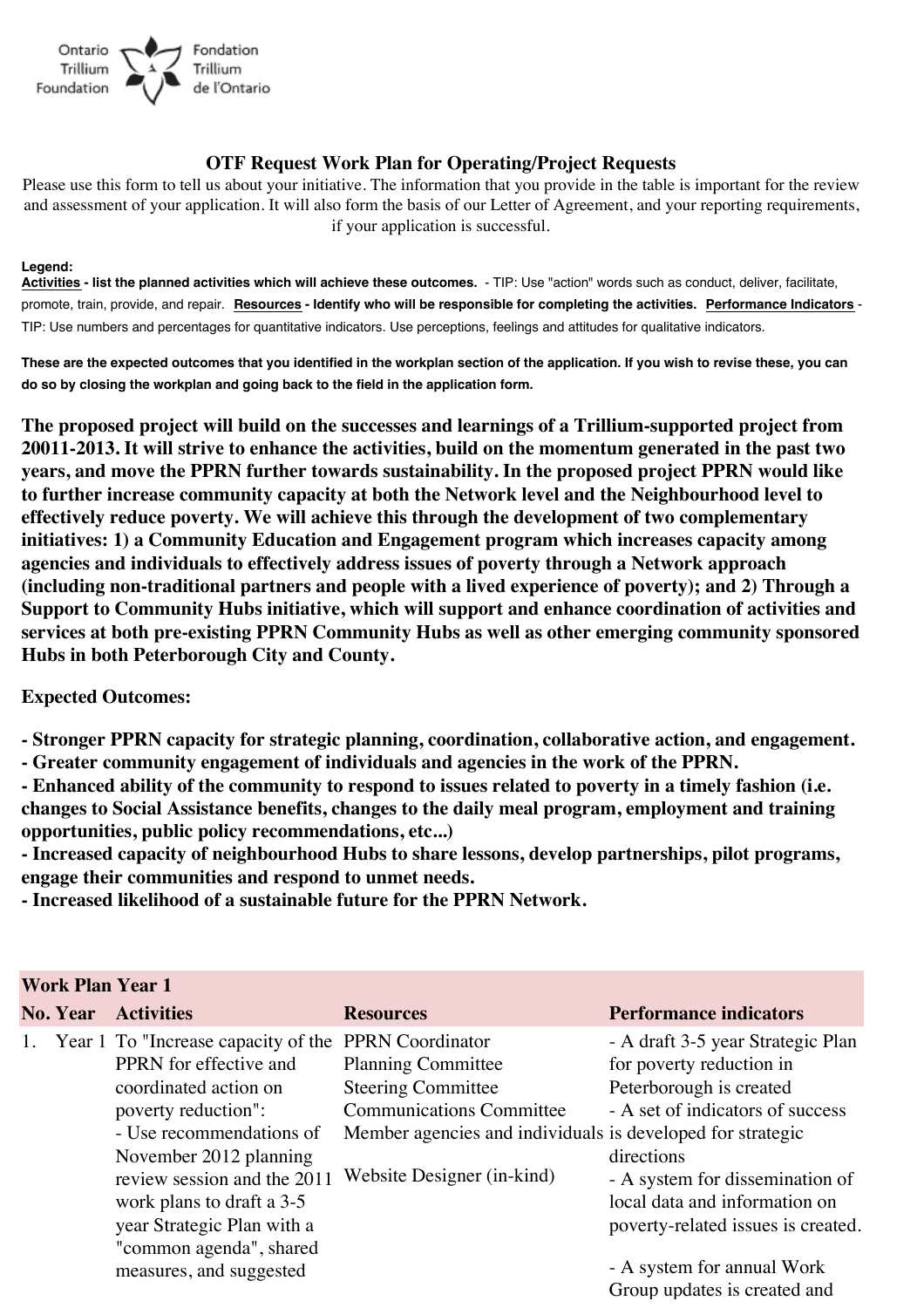|    | indicators<br>- In partnership with local<br>community agencies,<br>coordinate the dissemination<br>of local data and<br>information on poverty-<br>related issues.<br>- Support special projects,<br>ie. Community<br>consultations, report writing,<br>proposal development,<br>policy recommendations,<br>communication campaigns,<br>etc.<br>- Create a system for annual<br>Work Group updates to<br>work plans, and reporting on<br>accomplishments                                                                                                                                                                                                                                                                                                                                                                              |                                                                                                                                                  | approved by the Planning<br>Committee<br>- Monitor number of<br>recommendations from<br>November 2012 Strategic<br>Planning Session which are<br>implemented and outcomes of<br>these recommendations                                                                                                                                                                                                                                                                 |
|----|----------------------------------------------------------------------------------------------------------------------------------------------------------------------------------------------------------------------------------------------------------------------------------------------------------------------------------------------------------------------------------------------------------------------------------------------------------------------------------------------------------------------------------------------------------------------------------------------------------------------------------------------------------------------------------------------------------------------------------------------------------------------------------------------------------------------------------------|--------------------------------------------------------------------------------------------------------------------------------------------------|-----------------------------------------------------------------------------------------------------------------------------------------------------------------------------------------------------------------------------------------------------------------------------------------------------------------------------------------------------------------------------------------------------------------------------------------------------------------------|
| 2. | Year 1 To "Actively and broadly<br>engage individuals and<br>agencies in the work of the<br>PPRN":<br>- Increase the capacity of the<br><b>Communications Committee</b><br>- Enhance the existing<br>PPRN website to be more<br>accessible and informative.<br>Include local data, reports,<br>media articles and<br>information on local poverty<br>issues. Provide an<br>opportunity to sign up for<br>on-line updates.<br>- Create links from the<br>PPRN website to<br>community agencies and<br>links from agency websites<br>to PPRN.<br>- Continue to build the<br>Friends of PPRN contact<br>list, with a<br>focus on non-traditional<br>partners such as businesses<br>and institutions.<br>- Develop a plan for a PPRN<br>social media profile to<br>increase community<br>awareness and engagement<br>on poverty reduction. | <b>PPRN</b> Coordinator<br><b>Communication Committee</b><br>Website support<br>Member agencies and individuals revised, with updates to content | - Communications Committee<br>has at least 3 new members<br>- PPRN website is expanded and<br>done weekly<br>- Links to at least 15 agencies<br>added to PPRN website<br>- PPRN website is linked from<br>at least 10 community agency<br>web sites<br>- Friends of PPRN contact list is<br>expanded by 10%<br>- Provide 12-20 regular updates<br>to Friends of PPRN contact list<br>per year<br>- A plan is created for<br>developing a PPRN social<br>media profile |

3. Year 1 To "Increase capacity of neighbourhood Hubs to share lessons, develop partnerships, pilot programs, Steering Committee

PPRN Coordinator Hub Support staff Work Group volunteers - A job description and work plan are prepared

- Hub support staff is hired

- 1-3 meetings with existing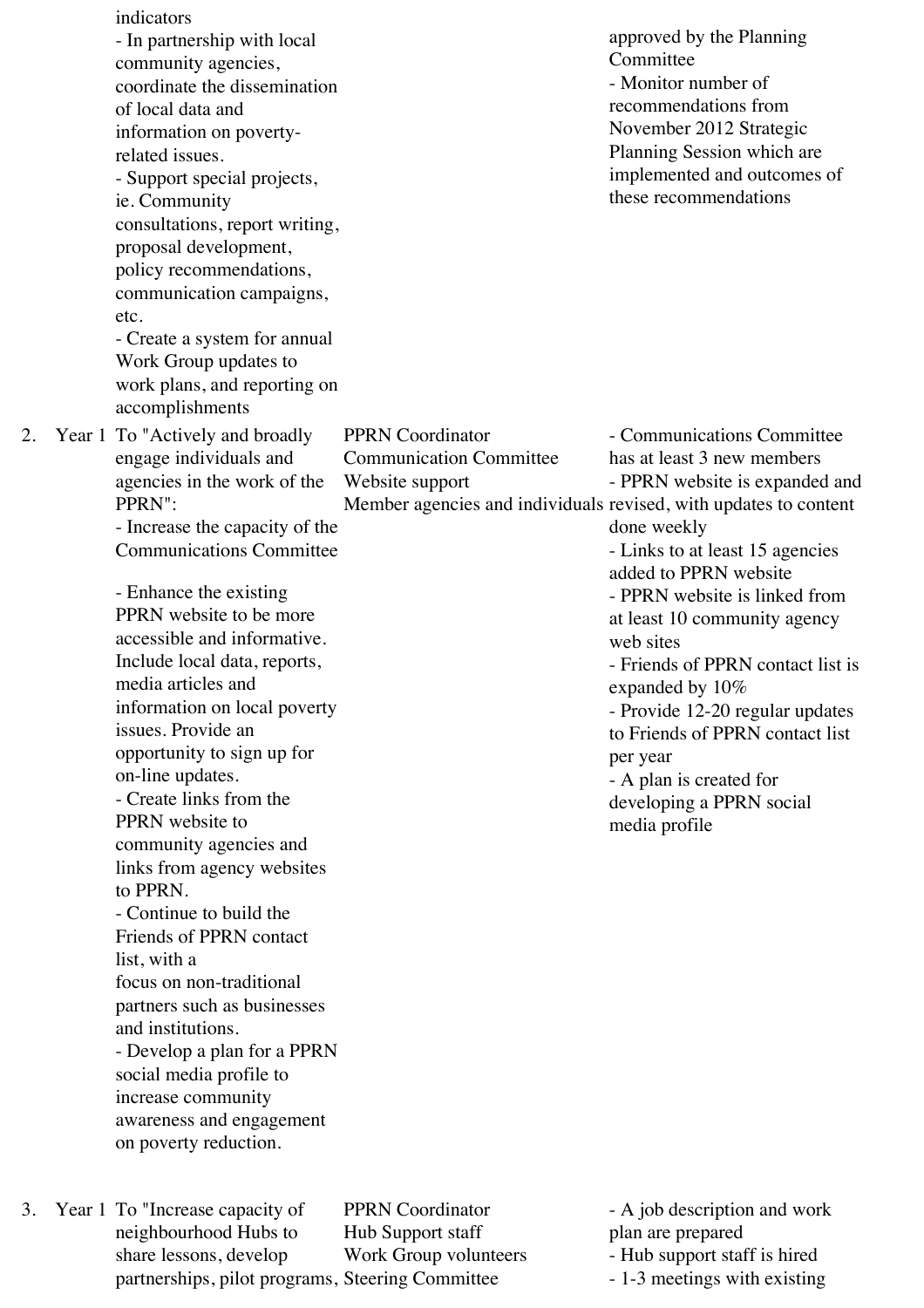engage their communities, and respond to unmet needs": - Hire Hub support staff - Based on lessons of previous grant, help to build Community Project, The Mount support among existing Hubs - Identify and provide support for emerging Hubs - Offer seed funding for community engagement, needs identification, pilot programs, and evaluation strategies NIA Work Group Additional Community Hub partners, including: Peterborough identified Community Centre Project, Peterborough Social Planning Council, George Street United Church, YWCA, United Way, Peterborough Community Social Plan

Family Resource Centre, George - Priority activities and services Street United Church, Lighthouse at existing and emerging Hubs Hubs are facilitated - 1-3 emerging Hubs are that could benefit from enhanced capacity are identified

> - A plan is created and implemented for allocation of human and financial resources - The impact of the PPRN contribution to initiatives (i.e. new services, increased participation in activities, sources of funding, number of community members/organizations engaged) is documented

> - Sustainability Work Group is created with a Terms of Reference

- Grant application submitted to Community Foundation of Greater Peterborough

- Grant application submitted to the City of Peterborough

4. Year 1 To "Foster a sustainable future for the PPRN by implementing the 2012 Fund Planning Committee Development Plan in Stages": - Create a Sustainability Work Group of the PPRN and a Terms of Reference for them - Identify PPRN members to represent PPRN at the Chamber of Commerce, GPAEDC and in other business spheres - Apply for funding from the Community Foundation of Greater Peterborough Leadership Grant - Apply for funding from the City of Peterborough Community Grant program PPRN Coordinator Steering Committee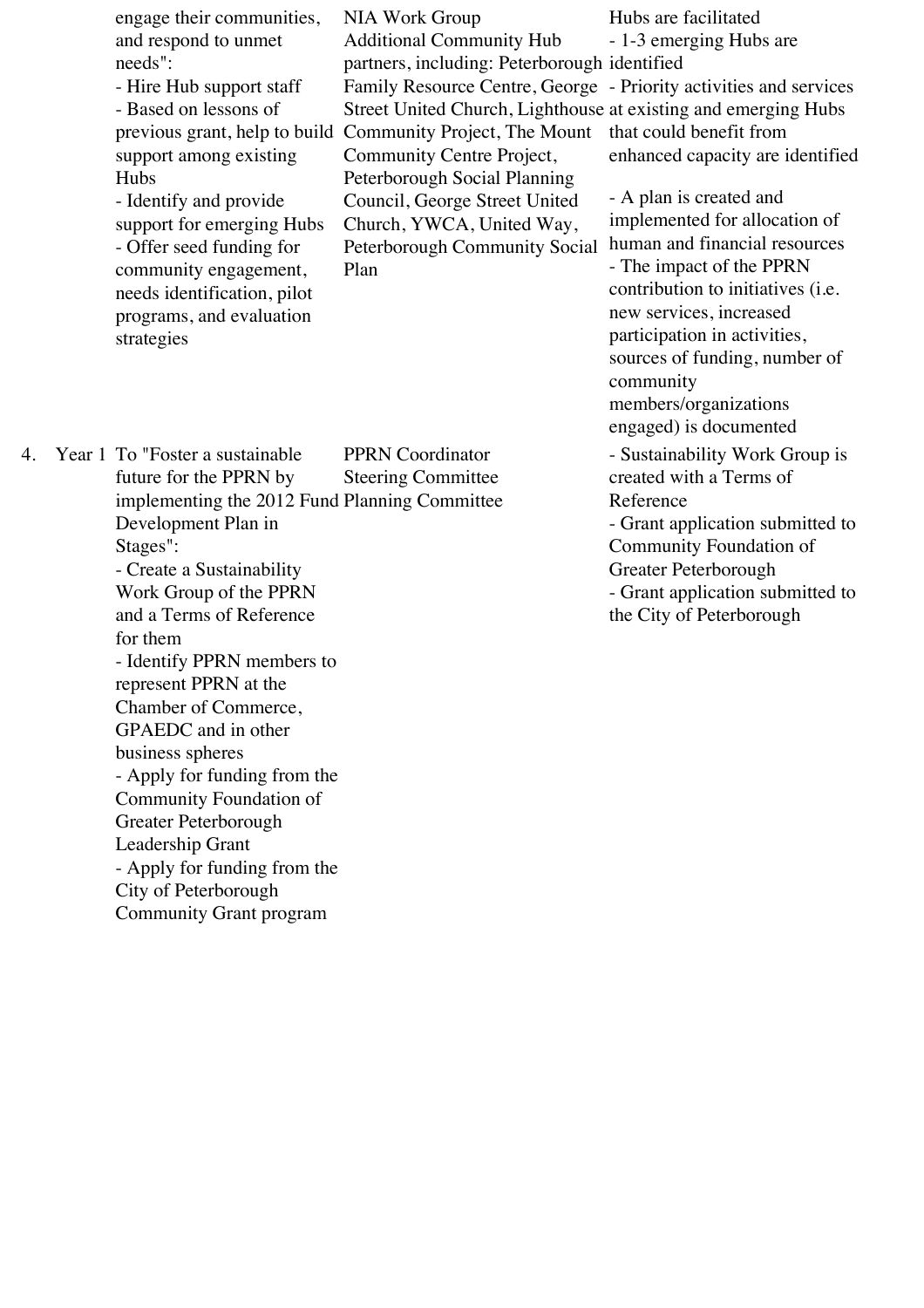| <b>Work Plan Year 2</b> |  |
|-------------------------|--|
|-------------------------|--|

| # Year | <b>Activities</b>                                                                                                                                                                                                                                                                                                                                                                                                                                                                                                                                                                                                                                                                                                                                                                                                                                                                  | <b>Resources</b>                                                                                                                                                                         | <b>Performance indicators</b>                                                                                                                                                                                                                                                                                                                                                                |
|--------|------------------------------------------------------------------------------------------------------------------------------------------------------------------------------------------------------------------------------------------------------------------------------------------------------------------------------------------------------------------------------------------------------------------------------------------------------------------------------------------------------------------------------------------------------------------------------------------------------------------------------------------------------------------------------------------------------------------------------------------------------------------------------------------------------------------------------------------------------------------------------------|------------------------------------------------------------------------------------------------------------------------------------------------------------------------------------------|----------------------------------------------------------------------------------------------------------------------------------------------------------------------------------------------------------------------------------------------------------------------------------------------------------------------------------------------------------------------------------------------|
|        | 1. Year 2 To "Increase capacity of the<br>PPRN for effective and<br>coordinated action on poverty<br>reduction":<br>- Consult with Work Groups,<br>Planning Committee, and<br>Steering Committee to<br>determine specific goals and<br>outcomes of the Strategic<br>Poverty Reduction Plan<br>- Determine roles and<br>responsibilities for<br>implementation<br>- Share the Plan with the<br>broader community<br>- Evaluate and revise system for<br>annual Work Group updates<br>and reporting                                                                                                                                                                                                                                                                                                                                                                                  | <b>PPRN</b> Coordinator<br><b>Planning Committee</b><br><b>Steering Committee</b><br><b>Communications Committee</b><br>Member agencies and<br>individuals<br>Website Designer (in-kind) | - 3-5 year Strategic Poverty<br>Reduction Plan is approved by<br>the Planning and Steering<br>Committee<br>- Specific outcomes and<br>measurements are documented<br>and responsibilities for meeting<br>outcomes are determined<br>- The Plan is shared with the<br>broader community<br>- An evaluation of the Work<br>Group reporting system is<br>conducted and the system is<br>revised |
|        | 2. Year 2 To "Actively and broadly<br>engage individuals and<br>agencies in the work of PPRN": Planning Committee<br>- Identify creative and effective<br>ways to communicate with and<br>engage people with a lived<br>experience of poverty,<br>including people with no access<br>to the internet.<br>- implement the social media<br>profile strategy<br>-Develop a range of options for<br>the involvement of non-<br>traditional partners in PPRN<br>and community poverty<br>reduction initiatives<br>- Make presentations to non-<br>traditional partners to highlight<br>the work of the PPRN and<br>present range of opportunities<br>for participation (eg. Trent<br>University, Fleming College,<br>Chamber of Commerce, Greater<br>Peterborough Area Economic<br>Development Corporation,<br><b>Downtown Business</b><br>Association, churches, and<br>service clubs) | <b>PPRN</b> Coordinator<br><b>Communications Committee</b><br>Website support<br>Member agencies and<br>individuals                                                                      | - A plan for engaging people<br>with a lived experience of<br>poverty is created with specific<br>strategies and measurable<br>outcomes.<br>- Social media campaign is<br>implemented<br>- Twitter account (minimum 20<br>followers) and Facebook page<br>(minimum 30 followers) created<br>- At least 5 presentations made<br>to non-traditional partners                                   |
|        | 3. Year 2 To "Increase capacity of<br>neighbourhood Hubs to share<br>lessons develop partnerships                                                                                                                                                                                                                                                                                                                                                                                                                                                                                                                                                                                                                                                                                                                                                                                  | <b>PPRN</b> Coordinator<br>Work Group volunteers<br>PPRN Coordinator                                                                                                                     | - Discussions about the<br>possibility of creating a network<br>of hubs are initiated and                                                                                                                                                                                                                                                                                                    |

lessons, develop partnerships, pilot programs, engage their communities, and respond to unmet needs":

PPRN Coordinator Steering Committee NIA Work Group Additional Community Hub

of hubs are initiated and documented - Terms of Reference for the Network of Hubs are created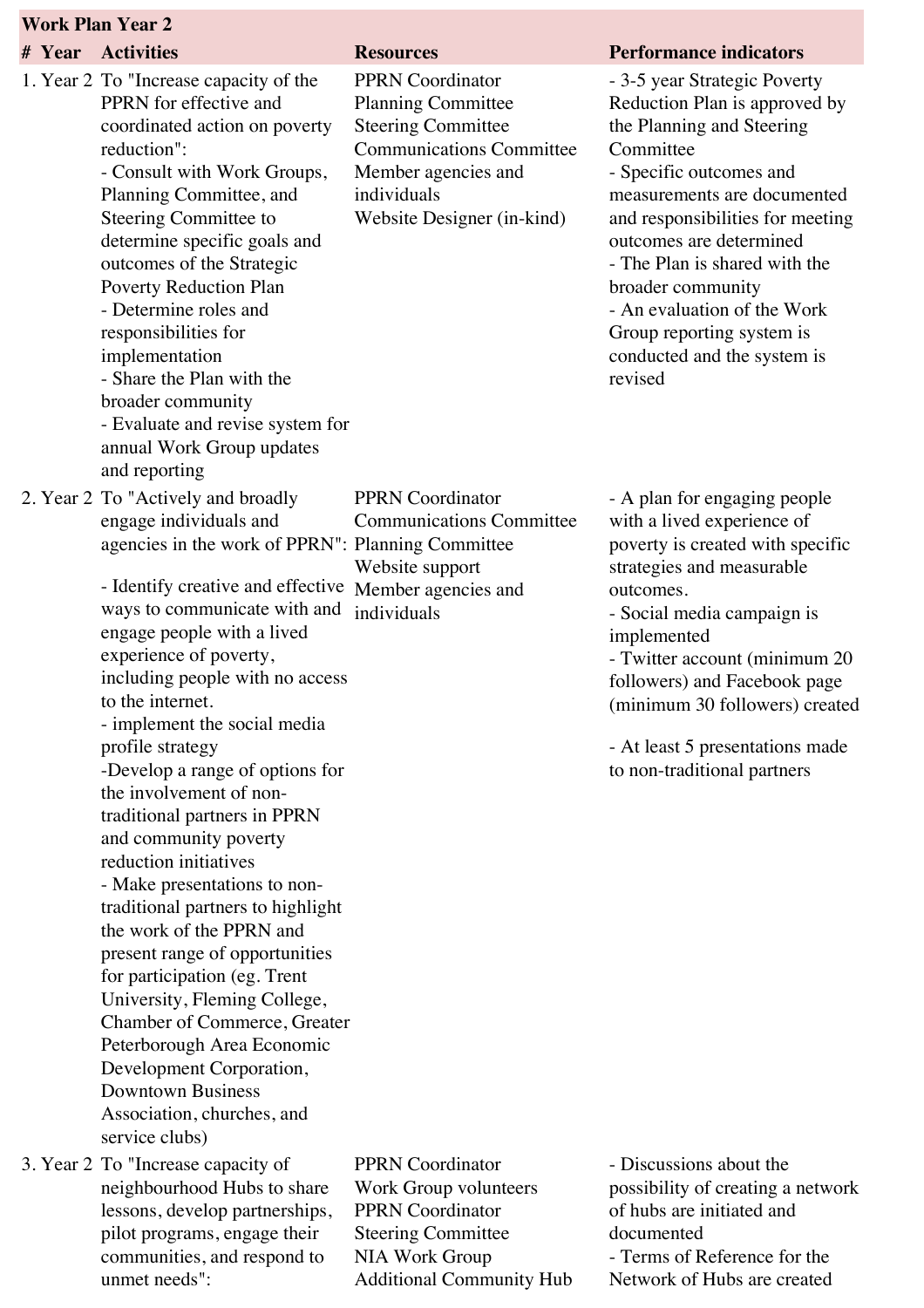| - Facilitate a discussion about<br>the possibility of creating a<br>network of Neighbourhood<br>Hubs<br>- Based on these discussions,<br>document terms of reference                                                                                                                                                                                                                               | partners, including:<br>Peterborough Family Resource<br>Centre, George Street United<br>Church, Lighthouse<br>Community Project, The Mount sources of funding, number of<br>Community Centre Project,<br>Peterborough Social Planning<br>Council, George Street United | - The impact of the PPRN<br>contribution to initiatives (i.e.<br>new services, increased<br>participation in activities,<br>community<br>members/organizations<br>engaged) continues to be                                                        |
|----------------------------------------------------------------------------------------------------------------------------------------------------------------------------------------------------------------------------------------------------------------------------------------------------------------------------------------------------------------------------------------------------|------------------------------------------------------------------------------------------------------------------------------------------------------------------------------------------------------------------------------------------------------------------------|---------------------------------------------------------------------------------------------------------------------------------------------------------------------------------------------------------------------------------------------------|
|                                                                                                                                                                                                                                                                                                                                                                                                    | Church, YWCA, United Way,<br>Peterborough Community<br>Social Plan                                                                                                                                                                                                     | documented                                                                                                                                                                                                                                        |
| 4. Year 2 To "Foster a sustainable future<br>for the PPRN by implementing<br>the 2012 Fund Development<br>Plan in Stages":<br>- Create a resource<br>development plan with specific<br>goals, strategies and targets.<br>- Investigate the feasibility of a<br>PPRN membership fee for<br>individuals and/or organizations                                                                         | <b>PPRN</b> Coordinator<br><b>PPRN Steering Committee</b><br><b>Sustainability Work Group</b><br><b>Planning Committee</b>                                                                                                                                             | - Resource development plan is<br>created<br>- Membership options explored<br>- Fee-for-service options<br>explored<br>- Applications submitted for<br>community grants<br>- Reports provided to donors<br>and appropriate recognition<br>offered |
| - Investigate fee-for-service<br>opportunities through joint<br>projects with community<br>partners (eg. Trent Centre for<br>Community-Based Education<br>- Apply for annual community<br>grants as in Year 1<br>- Maintain contact with, and<br>support commitment of,<br>existing community donors.<br>Provide feedback to them and<br>recognize their contribution in<br>an appropriate manner. |                                                                                                                                                                                                                                                                        |                                                                                                                                                                                                                                                   |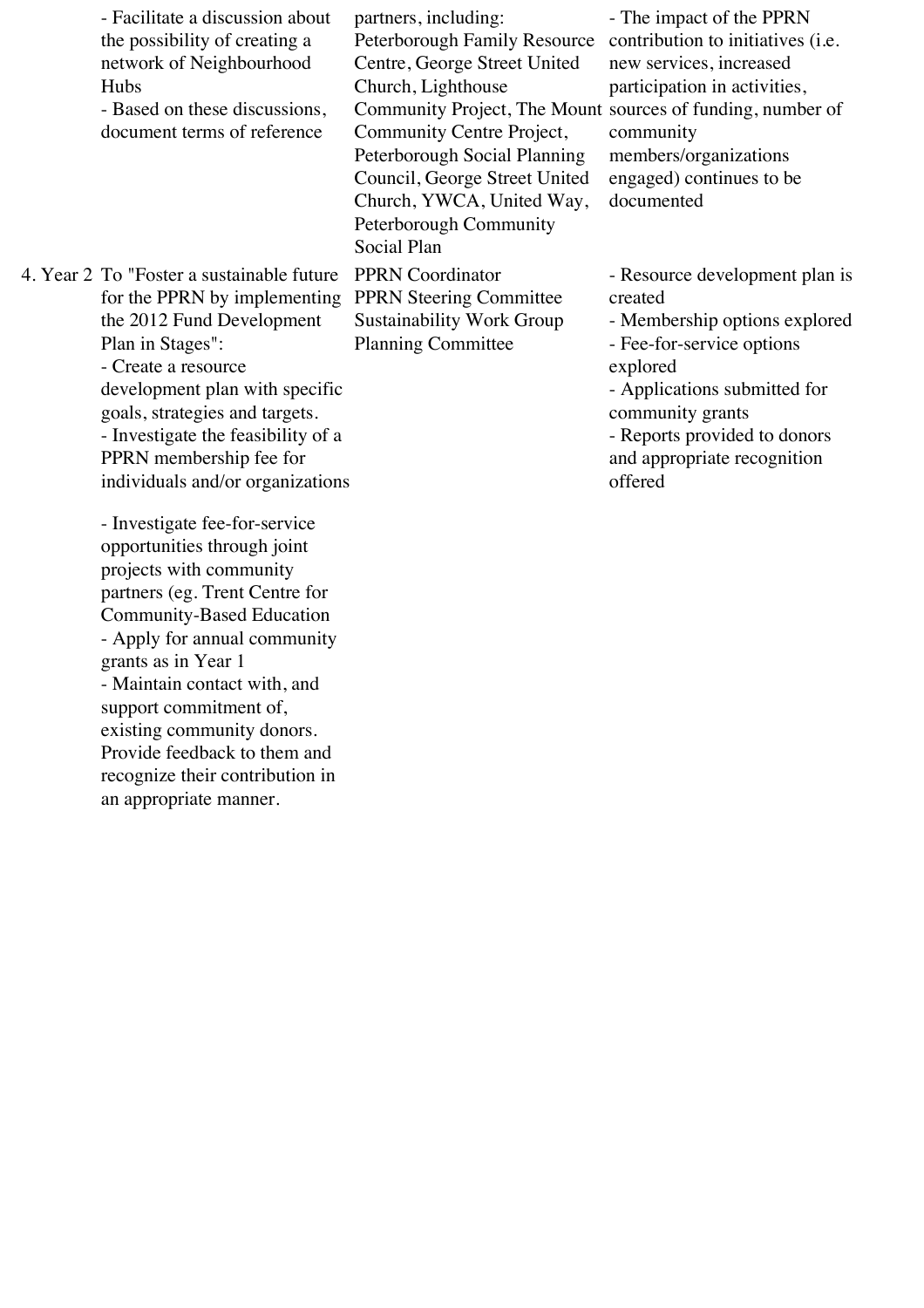| <b>Work Plan Year 3</b> |                                                                                                                                                                                                                                                                                                                                                                                                                 |                                                                                                                                                                                                                                                                                                                                                                                                                                                                     |                                                                                                                                                                                                                                                                                                                                                                                                                                                                                                                                                                                         |  |
|-------------------------|-----------------------------------------------------------------------------------------------------------------------------------------------------------------------------------------------------------------------------------------------------------------------------------------------------------------------------------------------------------------------------------------------------------------|---------------------------------------------------------------------------------------------------------------------------------------------------------------------------------------------------------------------------------------------------------------------------------------------------------------------------------------------------------------------------------------------------------------------------------------------------------------------|-----------------------------------------------------------------------------------------------------------------------------------------------------------------------------------------------------------------------------------------------------------------------------------------------------------------------------------------------------------------------------------------------------------------------------------------------------------------------------------------------------------------------------------------------------------------------------------------|--|
| # Year                  | <b>Activities</b>                                                                                                                                                                                                                                                                                                                                                                                               | <b>Resources</b>                                                                                                                                                                                                                                                                                                                                                                                                                                                    | <b>Performance indicators</b>                                                                                                                                                                                                                                                                                                                                                                                                                                                                                                                                                           |  |
|                         | 1. Year 3 To "Increase capacity of<br>the PPRN for effective<br>and coordinated action on Steering Committee<br>poverty reduction":<br>of plan<br>- Collect data to measure<br>success,<br>- Share results with the<br>broader community                                                                                                                                                                        | <b>PPRN</b> Coordinator<br><b>Planning Committee</b><br><b>Communications Committee</b><br>- Support implementation Member agencies and individuals<br>Website Designer (in-kind)                                                                                                                                                                                                                                                                                   | - The first phase of the Strategic<br>Poverty Reduction Plan will be<br>implemented<br>- Systems to collect data of<br>indicators will be in place<br>- The plan results of the<br>implementation will be shared with<br>the broader community                                                                                                                                                                                                                                                                                                                                          |  |
|                         | 2. Year 3 To "Actively and broadly PPRN Coordinator<br>engage individuals and<br>agencies in the work of<br>the PPRN":<br>effectively communicate<br>with and engage people<br>with a lived experience of<br>poverty<br>- Continue to develop<br>linkages with non-<br>traditonal partners<br>(businesses and<br>institutions)<br>- Revise social media<br>presence based on<br>feedback in Year 2              | <b>Communications Committee</b><br><b>Planning Committee</b><br>Website support<br>- Implement plan to more Member agencies and individuals                                                                                                                                                                                                                                                                                                                         | - New connections built with 15 -<br>20 people with a lived experience<br>of poverty<br>- Five additional presentations<br>made to non-traditional (i.e. Trent<br>University, Fleming College,<br>Chamber of Commerce, Downtown<br>Business Association, churches,<br>service clubs, Greater Peterborough<br>Area Economic Development<br>Corporation, etc.)<br>- Social media presence revised as<br>needed<br>-Minimum 40 twitter followers and<br>60 Facebook followers linked to<br>PPRN social media                                                                               |  |
|                         | 3. Year 3 To "Increase capacity of PPRN Coordinator<br>neighbourhood Hubs to<br>share lessons, develop<br>partnerships, pilot<br>programs, engage their<br>to unmet needs":<br>- Continue to support<br>Hubs and gather lessons<br>learned<br>- Assist Hubs in<br>developing sustainability<br>plans and identifying<br>sources of funding and<br>support<br>- Assist the Network of<br>Hubs in its development | Work Group volunteers<br><b>PPRN</b> Coordinator<br><b>Steering Committee</b><br>NIA Work Group<br>communities, and respond Additional Community Hub<br>partners, including: Peterborough<br>Family Resource Centre, George<br>Street United Church, Lighthouse<br>Community Project, The Mount<br>Community Centre Project,<br>Peterborough Social Planning<br>Council, George Street United<br>Church, YWCA, United Way,<br>Peterborough Community Social<br>Plan | - A Network of Hubs is established<br>with terms of reference<br>- The impact of the PPRN<br>contribution to initiatives (i.e. new<br>services, increased participation in<br>activities, sources of funding,<br>number of community<br>members/organizations engaged)<br>continues to be documented<br>- Successes and lessons learned in<br>the Network of Hubs is well<br>documented<br>- Sustainability plans for all<br>emerging Hubs are created<br>- The Network of Hubs has matured<br>to a level of being able to sustain<br>itself with the support of a lead<br>organization |  |
|                         | 4. Year 3 To "Foster a sustainable"<br>future for the PPRN by<br>implementing the 2012<br><b>Fund Development Plan</b><br>in Stages":<br>- Continue to implement<br>the resource development                                                                                                                                                                                                                    | <b>PPRN</b> Coordinator<br><b>PPRN Steering Committee</b><br><b>Sustainability Work Group</b><br><b>Planning Committee</b>                                                                                                                                                                                                                                                                                                                                          | - Corporate sponsorship package<br>developed<br>- Speaking engagement or<br>workshop held<br>- Grant applications submitted<br>- Membership fee initiated (if<br>approved)                                                                                                                                                                                                                                                                                                                                                                                                              |  |

- Reports provided to donors and

T,

plan.